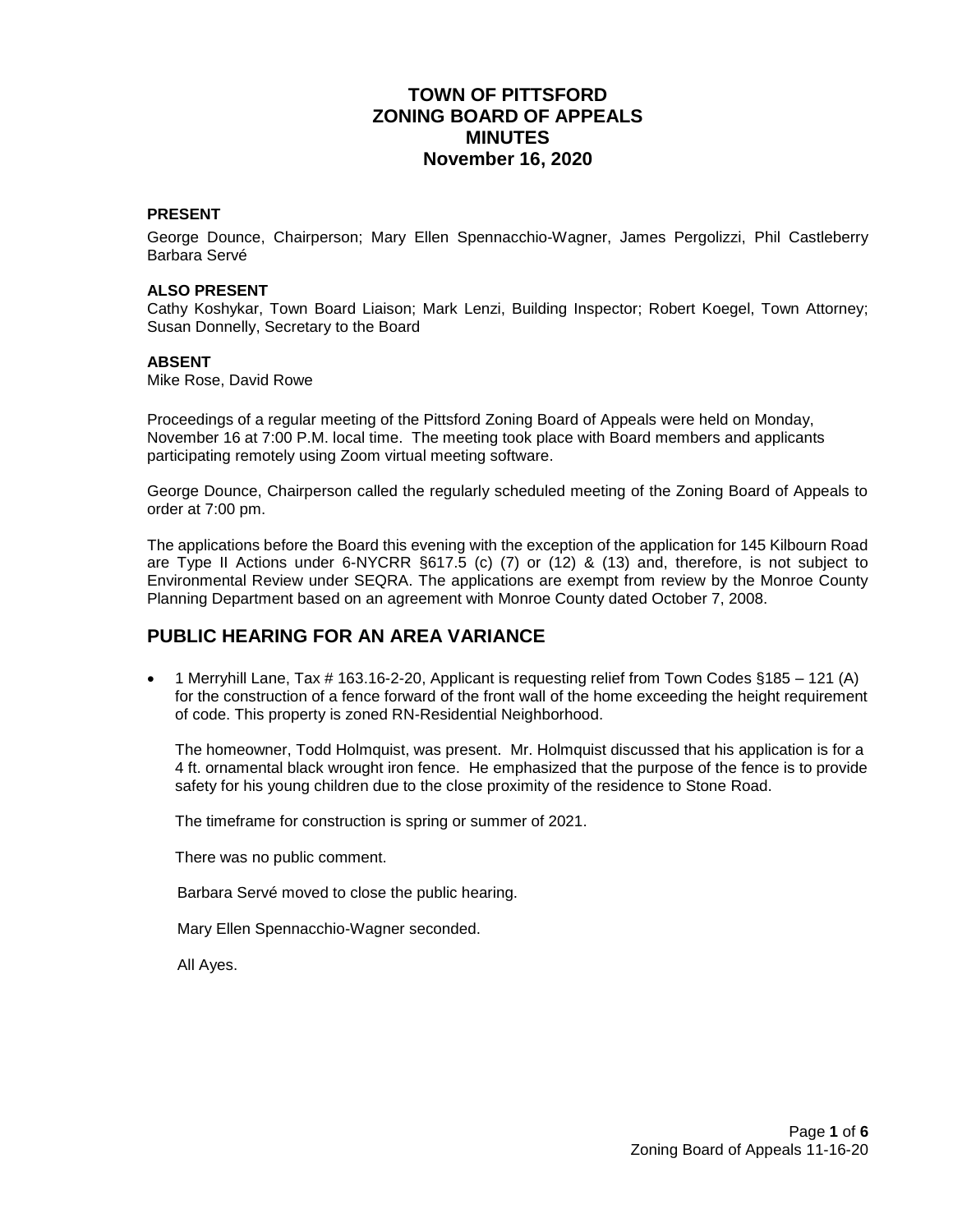### **DECISION FOR 1 MERRYHILL LANE – AREA VARIANCE**

A written Resolution to grant the area variance for 1 Merryhill Lane was moved by Phil Castleberry and seconded by Barbara Servé.

George Dounce called for a roll call vote.

| Dounce             | aye    |
|--------------------|--------|
|                    |        |
| Servé              | aye    |
| Pergolizzi         | aye    |
| Spennacchio-Wagner | aye    |
| Castleberry        | aye    |
| Rowe               | absent |
| Rose               | absent |
|                    |        |

The approved Resolution contains the following Specific Conditions:

- 1. This variance is granted only for the plans submitted and prepared by the Applicant dated September 18, 2020.
- 2. All construction is to be completed by December 31, 2022.
- 16 Ingridshire Drive. Tax # 164.03-3-8, Applicant is requesting relief from Town Code §185-17 (B) (1); 185-17 E; 185-113 (B) (6) to allow the construction of a shed located forward of the building line and encroaching into the side yard setback. Property is zoned RN – Residential Neighborhood District.

The homeowners Lana and Vlad Pinchman were present.

Mr. Pinchman discussed that the neighbors are aware of the project and have no concerns.

They would like to start the project as soon as the permit is issued for the shed.

There was no public comment.

Phil Castleberry moved to close the public hearing.

Jim Pergolizzi seconded.

All Ayes.

### **DECISION FOR 16 INGRIDSHIRE DRIVE – AREA VARIANCE**

A written Resolution to grant the area variance for 16 Ingridshire Drive was moved by George Dounce and seconded by Mary Ellen Spennacchio-Wagner.

George Dounce called for a roll call vote.

| Dounce             | aye    |
|--------------------|--------|
| Servé              | aye    |
| Pergolizzi         | aye    |
| Spennacchio-Wagner | aye    |
| Castleberry        | aye    |
| Rowe               | absent |
| Rose               | absent |
|                    |        |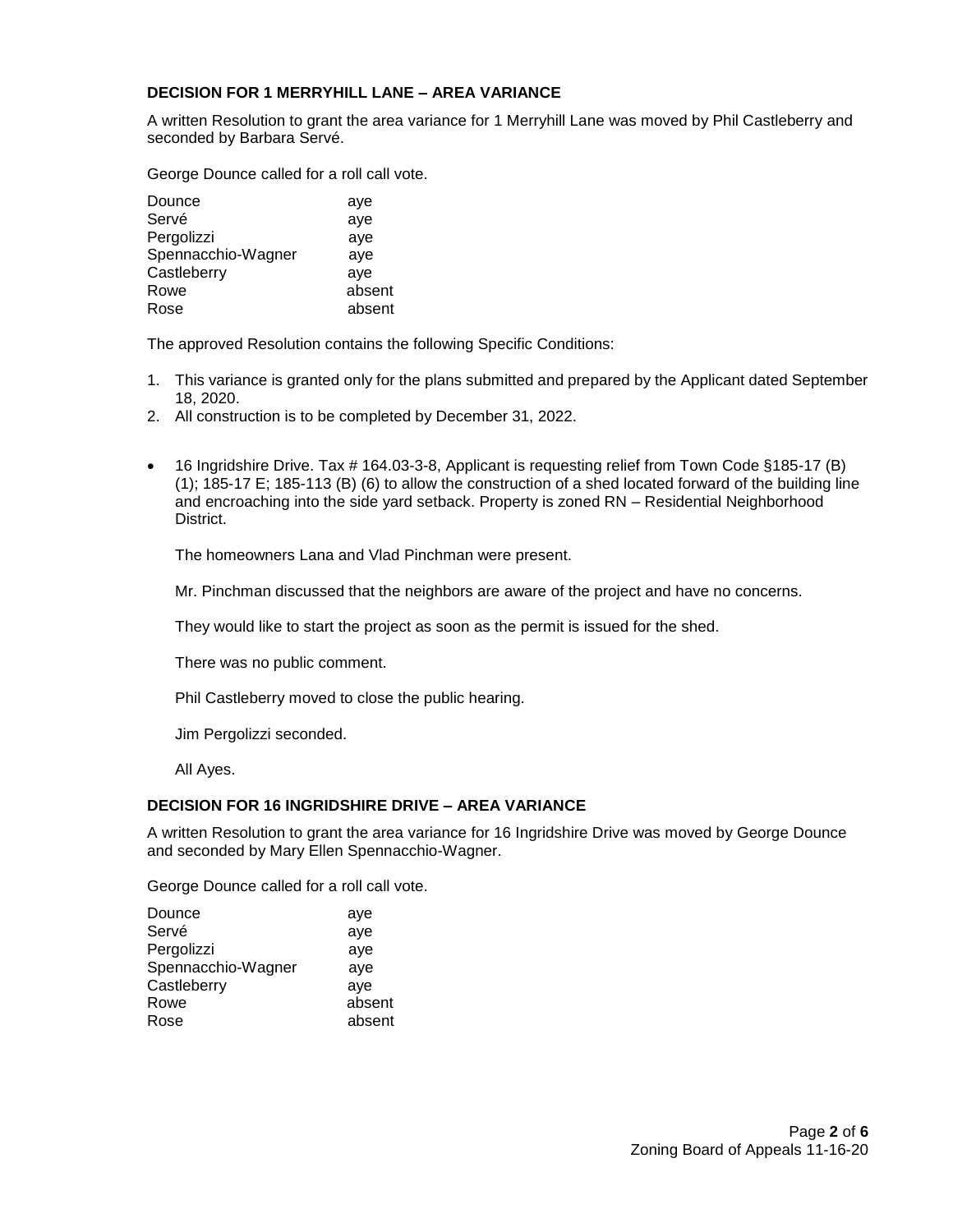The approved Resolution contains the following Specific Conditions:

- 1. This variance is granted only for the plans submitted and prepared by the Applicant dated October 8, 2020.
- 2. All construction is to be completed by December 31, 2021.
- 3. This application is not subject to the approval of the Design Review and Historic Preservation Board.
- 50 Van Voorhis Road. Tax # 192.02-1-2, Applicant is requesting relief from Town Code §185-113 (B) (1) & (6) and 185-17 (E) to allow the construction of an oversized accessory structure (shed) located in the rear yard encroaching into the side yard setback. Property is zoned RN – Residential Neighborhood District.

The homeowners, Erin and Oliver Masaba, were present.

They discussed their need for an oversized shed to store their lawn tractor and pool items so that they may use the parking bay for vehicle storage in inclement weather.

The neighbor at 40 Van Voorhis has no opposition.

The timeframe is for completion of spring 2021.

There was no public comment.

Phil Castleberry moved to close the public hearing.

Barbara Servé seconded.

All Ayes.

#### **DECISION FOR 50 VAN VOORHIS ROAD – AREA VARIANCE**

A written Resolution to grant the area variance for 50 Van Voorhis Road was moved by Mary Ellen Spennacchio-Wagner and seconded by George Dounce.

George Dounce called for a roll call vote.

| Dounce             | aye    |
|--------------------|--------|
| Servé              | aye    |
| Pergolizzi         | aye    |
| Spennacchio-Wagner | aye    |
| Castleberry        | aye    |
| Rowe               | absent |
| Rose               | absent |

The approved Resolution contains the following Specific Conditions:

- 1. This variance is granted only for the plans submitted and prepared by the Applicant dated October 19, 2020.
- 2. All construction is to be completed by December 31, 2022.
- 67 Knollwood Drive, Tax # 138.13-1-22, Applicant is requesting relief from Town Code §185-17 H to allow the paving of a stone driveway which will exceed the maximum lot coverage for the property. Property is zoned RN – Residential Neighborhood District.

The homeowners, Peter and Lauren Fox, were present.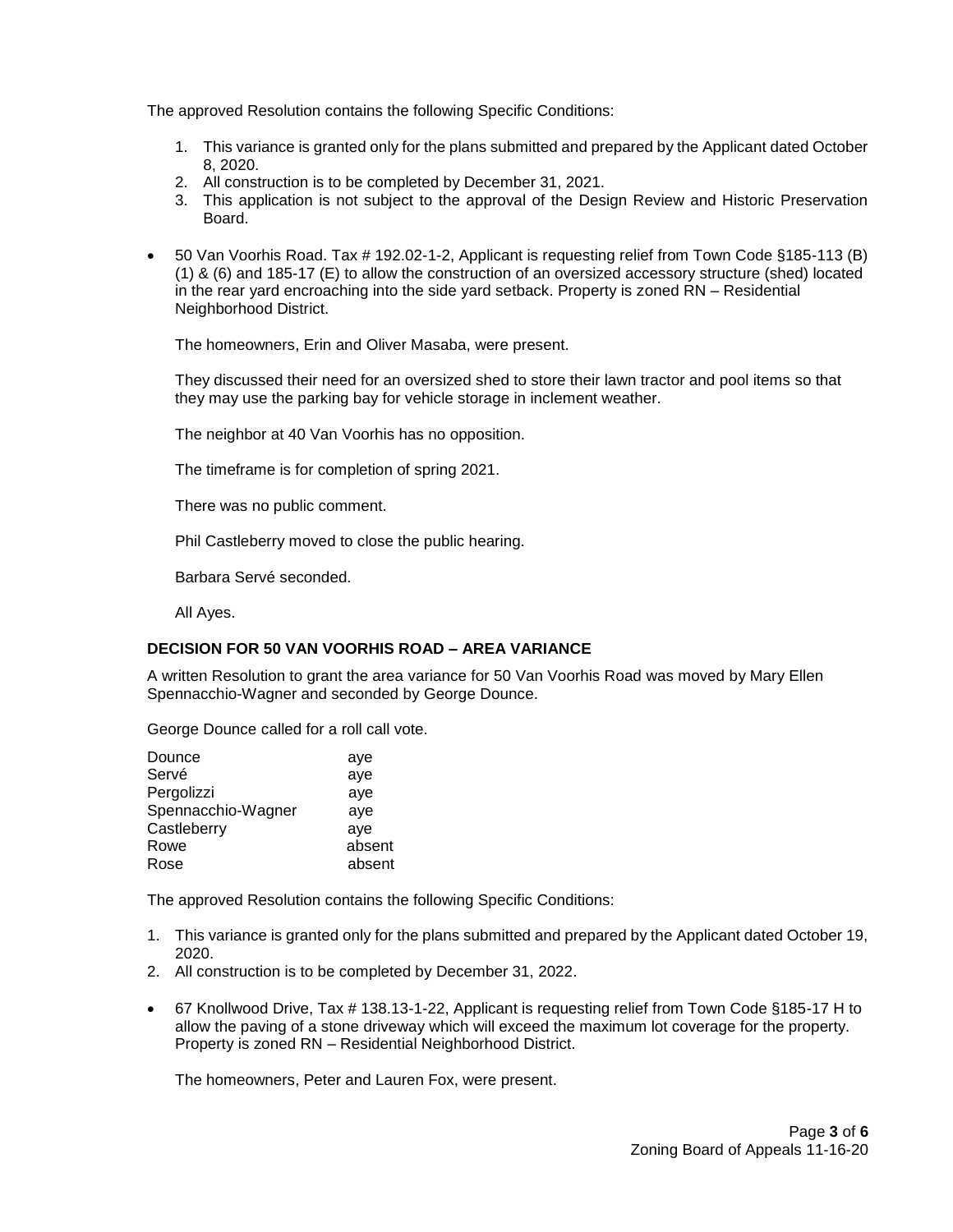Ms. Fox indicated the paving of the driveway is necessary for the safety of their children, to lessen the potential of car damage from stone chips and to improve the aesthetics of the property.

Barbara Servé noted that the neighbors are in favor. She asked if trees would be removed and the homeowner indicated yes.

The Board asked for feedback from the Town. Mark Lenzi indicated the homeowners will need a permit to work in the right of way from the Town.

There were no public comments.

Barbara Servé moved to close the public hearing.

Jim Pergolizzi seconded.

All Ayes.

#### **DECISION FOR 67 KNOLLWOOD DRIVE- AREA VARIANCE**

A written Resolution to grant the area variance for 67 Knollwood Drive was moved by Barbara Servé seconded by Mary Ellen Spennacchio-Wagner.

George Dounce called for a roll call vote.

| Dounce             | aye    |
|--------------------|--------|
| Servé              | aye    |
| Pergolizzi         | aye    |
| Spennacchio-Wagner | aye    |
| Castleberry        | ave    |
| Rowe               | absent |
| Rose               | absent |

The approved Resolution contains the following Specific Conditions:

- 1. This variance is granted only for the plans submitted and prepared by the Applicant dated November 2, 2020.
- 2. All construction is to be completed by December 31, 2022.
- 145 Kilbourn Road, Tax # 138.17-1-13.111, Applicant is requesting relief from Town Code §185- 39 to allow the construction of four 5,000 Sq. Ft. guest houses along the main entrance drive. The guest houses are proposed to be constructed to approximately 35' in height where code allows 30'. Property is zoned SRAA – Suburban Residential District.

Brian Burri and Jim Durfee were present to represent Oak Hill Country Club.

Mr. Durfee indicated that the Oak Hill membership had approved the construction of overnight accommodations on the grounds of the Club. He stated that only three of the four proposed structures will be built over an extended period of time.

This would be project that would last 5-6 years for all three buildings to be constructed. Robert Koegel noted that this time frame would be acceptable as long as it is noted in the resolution.

Mark Lenzi noted that this is an unlisted action pursuant to SEQRA, the Planning Board has conducted a coordinated review with the Zoning Board of Appeals and the Design Review Board and granted a Negative Declaration of significance on November 9, 2020.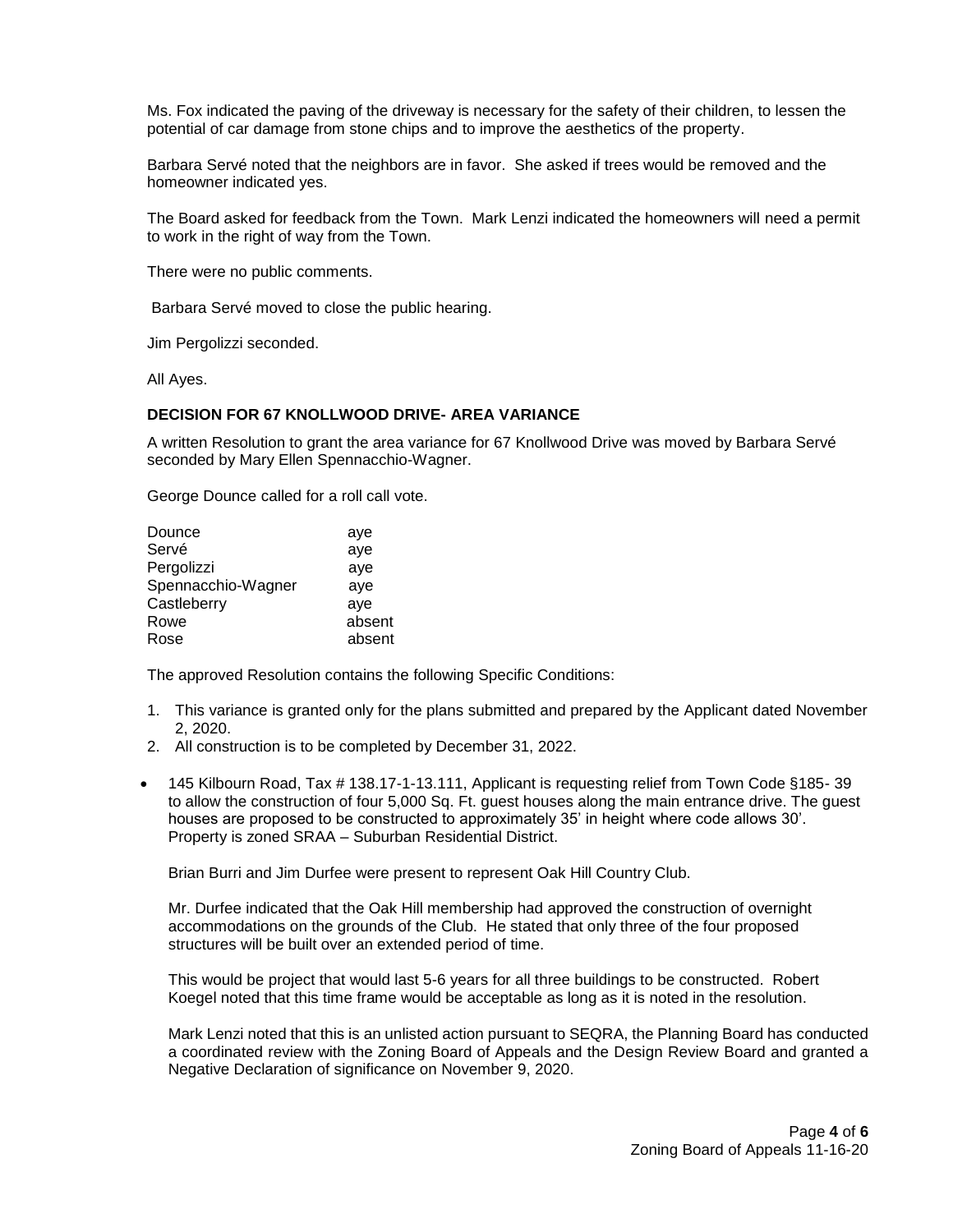There was no public comment.

Phil Castleberry moved to close the public hearing.

Barb Servé seconded.

All Ayes.

### **DECISION FOR 145 KILBOURN ROAD – AREA VARIANCE**

A written Resolution to grant the area variance for 145 Kilbourn Road was moved by Mary Ellen Spennacchio-Wagner and seconded by Jim Pergolizzi.

George Dounce called for a roll call vote.

| Dounce             | aye    |
|--------------------|--------|
| Servé              | aye    |
| Pergolizzi         | aye    |
| Spennacchio-Wagner | aye    |
| Castleberry        | ave    |
| Rowe               | absent |
| Rose               | absent |

The approved Resolution contains the following Specific Conditions:

- 1. This variance is granted only for the plans submitted and prepared by the Applicant dated March 4, 2020 with the exception of Cottage #4 which is not included.
- 2. All construction is to be completed by December 31, 2027.
- 3. The application requires the approval of the Design Review and Historic Preservation Board.
- 597 Mendon Road, Tax # 178.03-2-10, Applicant is requesting relief from Town Code §185-113 (B) (1) & (2) to allow the construction of an oversized and over height accessory structure (garage) located in the rear yard encroaching into the side yard setback. Property is zoned RN – Residential Neighborhood District.

Gregg Bowering, contractor for the project, was present to represent the homeowners.

The Board inquired about the timeline. Mr. Bowering indicated that they are looking to demolish the current structure as soon as possible.

There is no neighbor opposition to this project.

George Dounce called for public comment.

John Darling of 611 Mendon Road indicated that he had met with the applicants and he had no objections to the project.

Barbara Servé moved to close the public hearing.

Mary Ellen Spennacchio-Wagner seconded.

All Ayes.